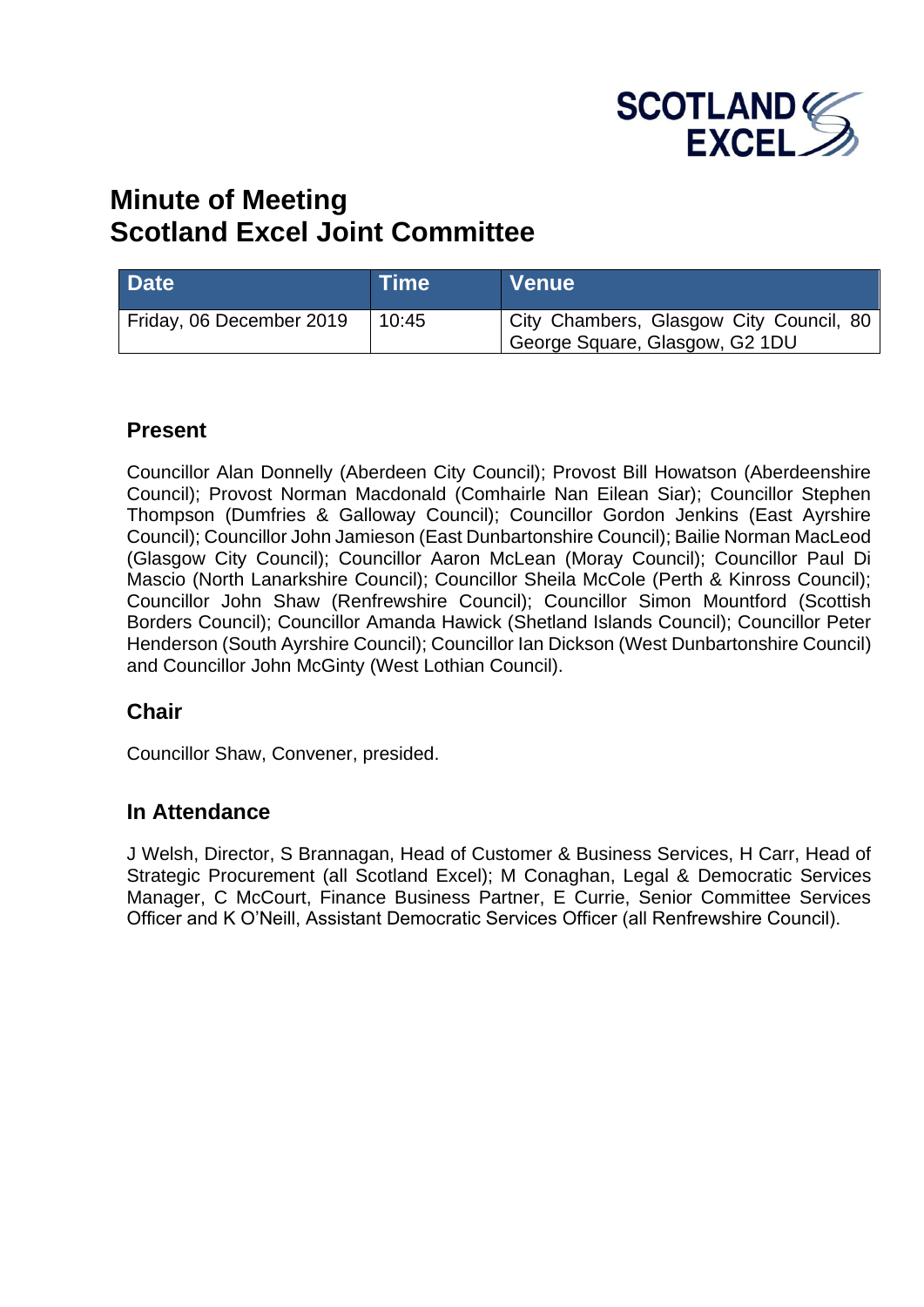# **Apologies**

Councillor John Reynolds (Aberdeen City Council); Councillor Alastair Bews (Aberdeenshire Council); Councillors Rory Colville and Ellen Morton (both Argyll & Bute Council); Councillor Graham Hutchison (City of Edinburgh Council); Councillor Donald Balsille (Clackmannanshire Council); Councillor Tony Buchanan (East Renfrewshire Council); Councillor Gary Bouse (both Falkirk Council); Councillor Ross Vettraino (Fife Council); Councillor Martin McElroy (Glasgow City Council); Councillor Alister Mackinnon and Councillor Matthew Reiss (both Highland Council); Councillor Jim Clocherty (Inverclyde Council); Councillor Allan Graham (North Lanarkshire Council) and Councillor Barbara Foulkes (Orkney Council).

# **Declarations of Interest**

There were no declarations of interest intimated prior to the commencement of the meeting.

# **1 Minute of Joint Committee**

There was submitted the Minute of the meeting of the Joint Committee held on 21 June 2019.

**DECIDED:** That the Minute be approved.

# **2 Minutes of Executive Sub-committee**

There were submitted the Minutes of the meetings of the Executive Sub-committee held on 21 June, 2 August, 23 August, 20 September, 25 October and 22 November 2019.

**DECIDED:** That the Minutes be noted.

# **3 Directors Update**

The Director of Scotland Excel gave a presentation to members providing an overview of what Scotland Excel was delivering for member councils; an update on Scottish Government and other projects; and an update on income streams and the funding position.

**DECIDED:** That the presentation be noted.

# **Adjournments**

During consideration of the following item of business, the fire alarm was activated twice. On both occasions, all members left the building and returned to the meeting when advised to do so by fire wardens.

# **Order of Business**

As the meeting had been adjourned twice due to fire alarms, the Convener intimated that should the fire alarm be activated for a third time, it would be his intention to adjourn the meeting to a date and time to be agreed in consultation with the Clerk.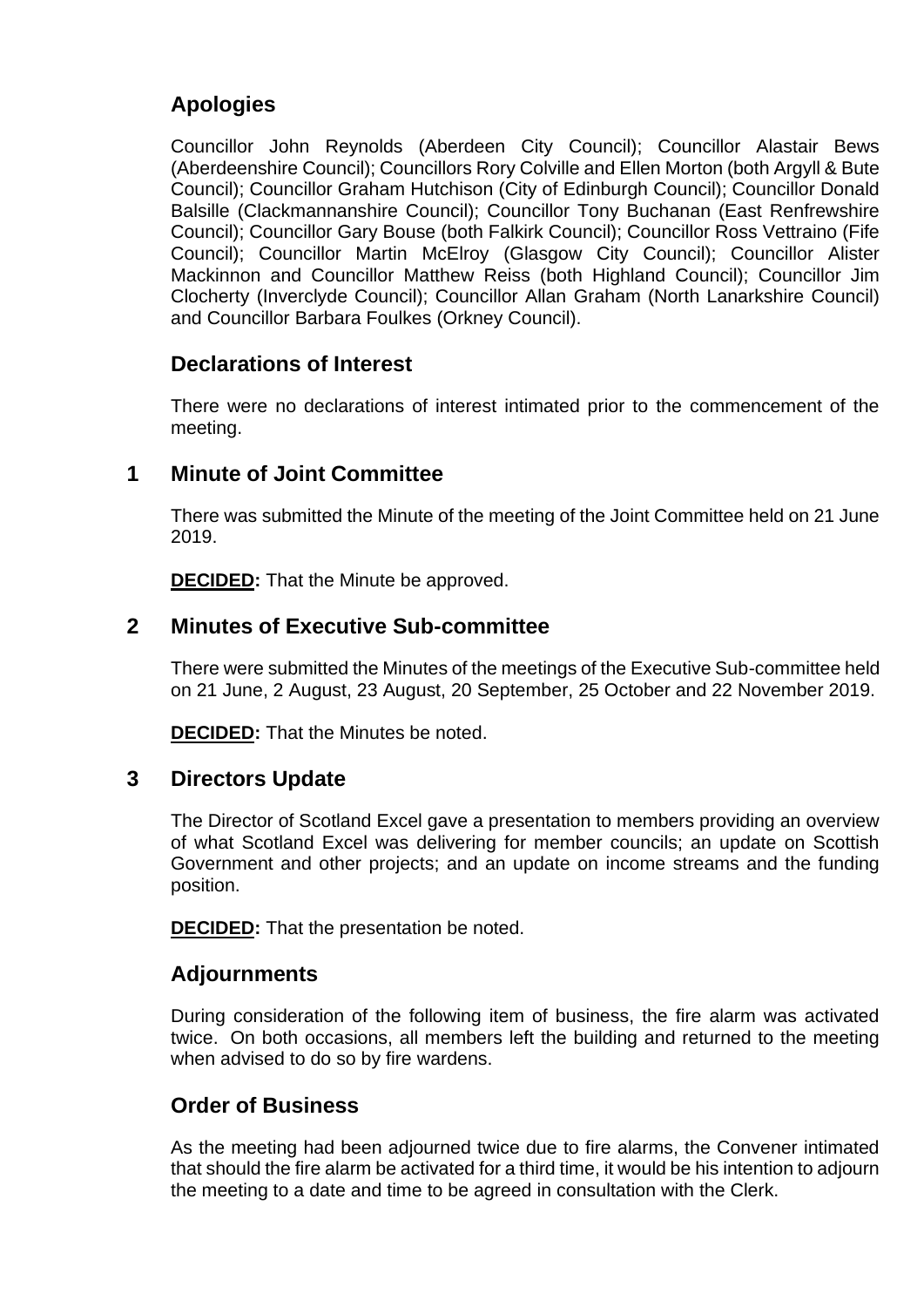To facilitate this, in terms of Standing Order 12, the Convener intimated that he proposed to alter the order of business to facilitate the conduct of the meeting by considering item 11 of the agenda after item 4 of the agenda.

# **4 Revenue Estimates 2020/21**

There was submitted a joint report by the Treasurer and the Director of Scotland Excel relative to the revenue estimates for Scotland Excel including the requisition of the constituent authorities for financial year 2020/21 and indicative planning figures for 2021/22 and 2022/23.

The report intimated that the revenue estimates had been presented to the meeting of the Executive Sub-committee held on 22 November 2019 when it was decided that the revenue estimates be recommended to the Joint Committee.

Appendix 1 to the report detailed the revenue estimates for 2020/21 and Appendix 2 to the report detailed the member authority requisition levels.

The report provided information on the assumptions that the budget had been based on; a financial overview for Scotland Excel; the Scotland Excel funding model; and member authority requisitions for 2020/21.

Councillor Shaw, seconded by Bailie MacLeod, moved (a) that the revenue estimates of Scotland Excel for the financial year 2020/21, as detailed in table 1 of Appendix 1 to the report, be agreed; (b) that the requisitions for constituent authorities, as detailed in Appendix 2 to the report, be agreed; and (c) that the indicative estimates for 2021/22 and 2022/23 be noted.

Provost Howatson, seconded by Councillor Donnelly, moved as an amendment that there should be no increase in constituent authority requisitions.

On the vote being taken, 2 members voted the amendment and 14 members voted for the motion. The motion was accordingly declared carried.

#### **DECIDED:**

(a) That the revenue estimates of Scotland Excel for the financial year 2020/21, as detailed in Table1 of Appendix 1 to the report, be agreed;

(b) That the requisitions from constituent authorities, as detailed in Appendix 2 to the report, be agreed; and

(c) That the indicative estimates for 2021/22 and 2022/23 be noted.

## **5 Meetings of Scotland Excel Joint Committee 2020**

There was submitted a report by the Clerk relative to proposed meeting dates for the Joint Committee during 2020.

**DECIDED:** That meetings of the Joint Committee be held at 10.45 am on 19 June and 11 December 2020 within the City Chambers, Glasgow City Council.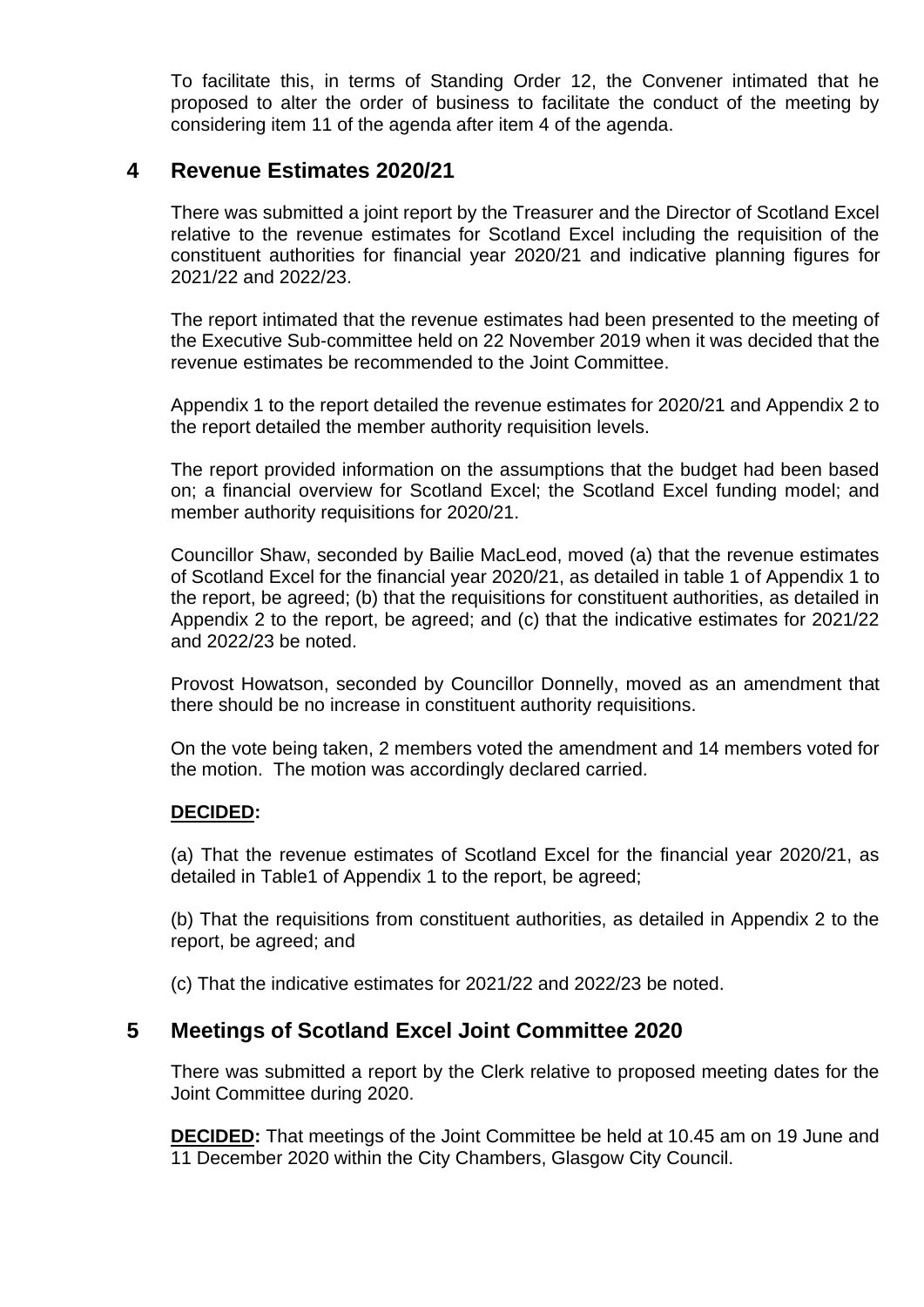# **6 Income Stream Update**

There was submitted a report by the Director of Scotland Excel relative to the progress made on generating additional funding through a series of income generating projects, detailed financial information of which had been provided in the Revenue Estimates 2020/21 report considered at item 5 of this Minute, a summary of which was detailed in Appendix 1 of the report.

The report intimated that reports on the revenue estimates 2018/19 and the funding model review presented to the Joint Committee on 8 December 2017 and 29 June 2018, respectively, highlighted the challenging future financial landscape for local government and the impact on Scotland Excel. It was recognised that over the medium term, local government in Scotland was likely to face further contraction in available resources and in this context, Scotland Excel continued to seek operational savings to manage its financial position flexibly to maintain the aim of minimising the level of requisition required and develop value propositions for member authorities to ensure that best value was achieved.

Five funding opportunities had been approved by the Joint Committee and were progressing, with three projects contributing targeted surpluses within the current financial year. The report provided updates in relation to each of the funding streams and advised that further updates.

Scotland Excel had implemented a number of internal processes and practices to guide and support income generating projects which were detailed in the report and were developing methods for generating further innovation within the organisation, proposing future projects and sharing good practice with the wider Scotland Excel membership.

### **DECIDED:**

(a) That the progress made in this area be noted; and

(b) That it be noted that further updates on funding projects, including delivery against income targets, would be presented to future meetings of the Joint Committee and Executive Sub-committee.

# **7 Procurement Commercial Improvement Programme (PCIP) Update**

There was submitted a report by the Director of Scotland Excel providing an update on the status of the work undertaken to support councils with the Procurement Commercial Improvement Programme (PCIP).

The report intimated that PCIP, a maturity model designed to assess Scottish public sector procurement performance in a common format, was introduced in 2015 and was a continuation of the work undertaken by the Procurement Capability Assessment carried out on an annual basis since 2008. The focus of PCIP was on the policies and procedures driving procurement performance and the results they delivered.

The first round of PCIP assessments with all 32 councils was carried out in 2016/17 following which a 'lessons learned' and consultation exercise was carried out with key stakeholders. The outcome was that councils would be offered two assessment routes in 2018/19, being either the full assessment route or a streamlined focussed assessment route with any council that scored below 55% in 2016/17 being automatically subject to the full assessment route.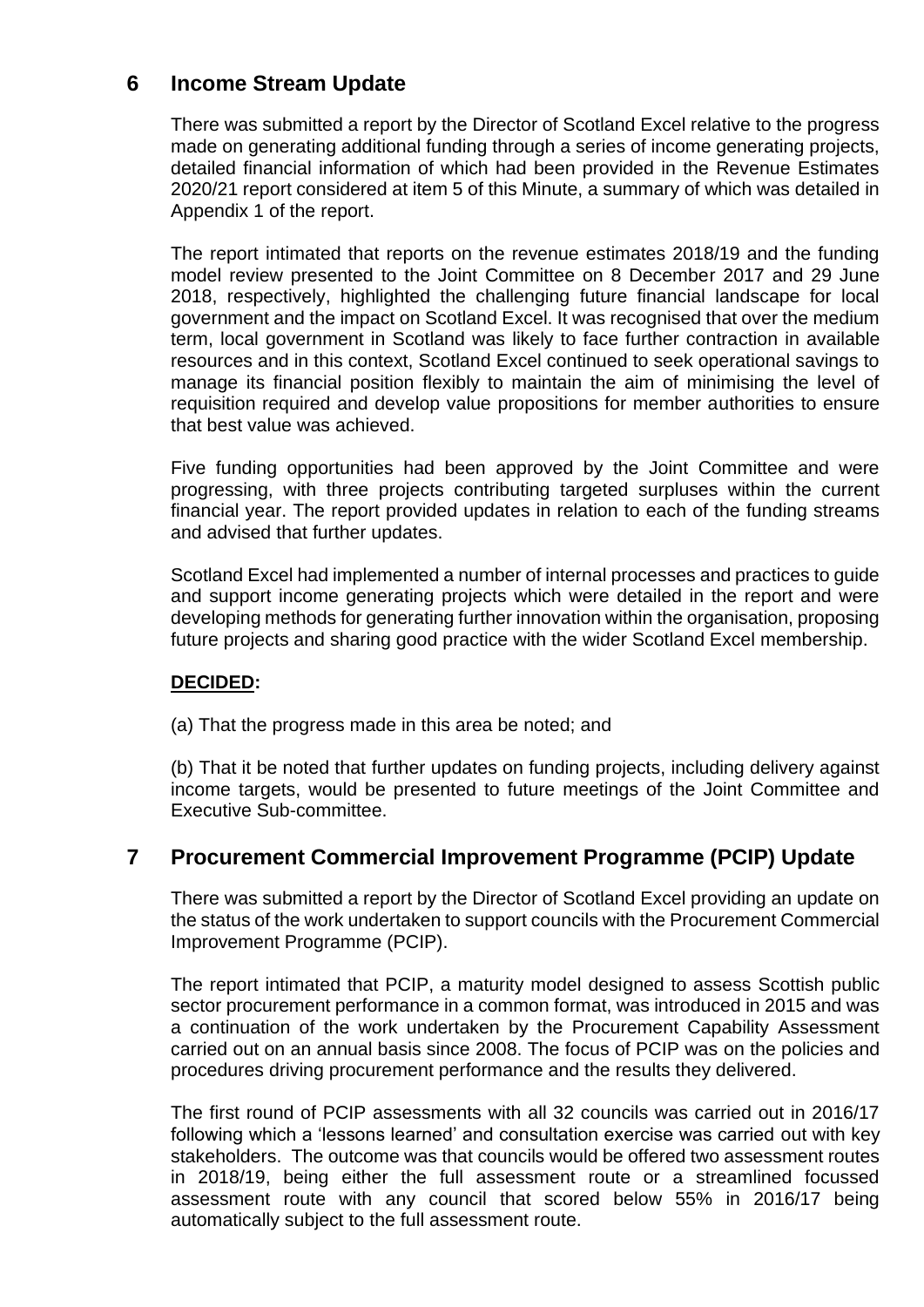Following selection of the assessment routes, 25 councils were subject to focussed assessment and seven were subject to the full assessment.

The report provided a summary of the profile of the number of councils and the performance band and a breakdown of the average scores across the local government sector for each section of the PCIP assessment for 2016/17 and 2018/19.

The focussed assessment approach delivered in 2018/19 had been well received by councils and Scotland Excel would work with councils, Scottish Government and other centres of excellence to share lessons and ensure that future programmes maintained value and met the needs and aspirations of the local government sector. The Scottish Government were organising a workshop to help inform the future direction of PCIP 2021.

**DECIDED:** That the progress and completion of the local government sector of the 2018/19 PCIP programme be noted.

# **8 Community Benefits and Fair Work Practices**

There was submitted a report by the Director of Scotland Excel highlighting the community benefits delivered as a result of the Scotland Excel framework portfolio in the period 1 April to 30 September 2019 together with an update on fair work practices which would give an analysis of suppliers' and providers' Living Wage status.

The report intimated that Scotland Excel continually strived to be innovative in its approach to community benefits and recognised that community benefits had a considerable social, environmental and economic impact within local communities. The newly developed community benefit menu had been favoured by procurement specialists when embarking on new procurement exercises; offered a focussed approach across the Scotland Excel portfolio; and encouraged suppliers and providers to deliver community benefits within the awarding local authority area.

Suppliers and providers were requested to complete a comprehensive community benefits template which, together with ongoing contract management, aimed to support the delivery of the commitments made by suppliers and providers at point of tender.

Table 1 to the report detailed a summary of the social value added across the portfolio since 2013. The appendix to the report detailed the community benefits by council for the period 1 April to 30 September 2019.

In relation to fair work practices, including the Living Wage, the report intimated that Scotland Excel commenced formal consideration within tenders in early 2015 and that the respective position on bidders' work practices had been outlined within contract approval reports submitted to the Executive Sub-committee. The report detailed the overall position across Scotland Excel's portfolio.

The next community benefits data collection, analysis and review cycle would be completed in line with the management information processes to cover the period to the end of March 2020. The results would be reviewed with the supply base and where appropriate would be incorporated into supplier performance objectives.

### **DECIDED:**

(a) That the report be noted; and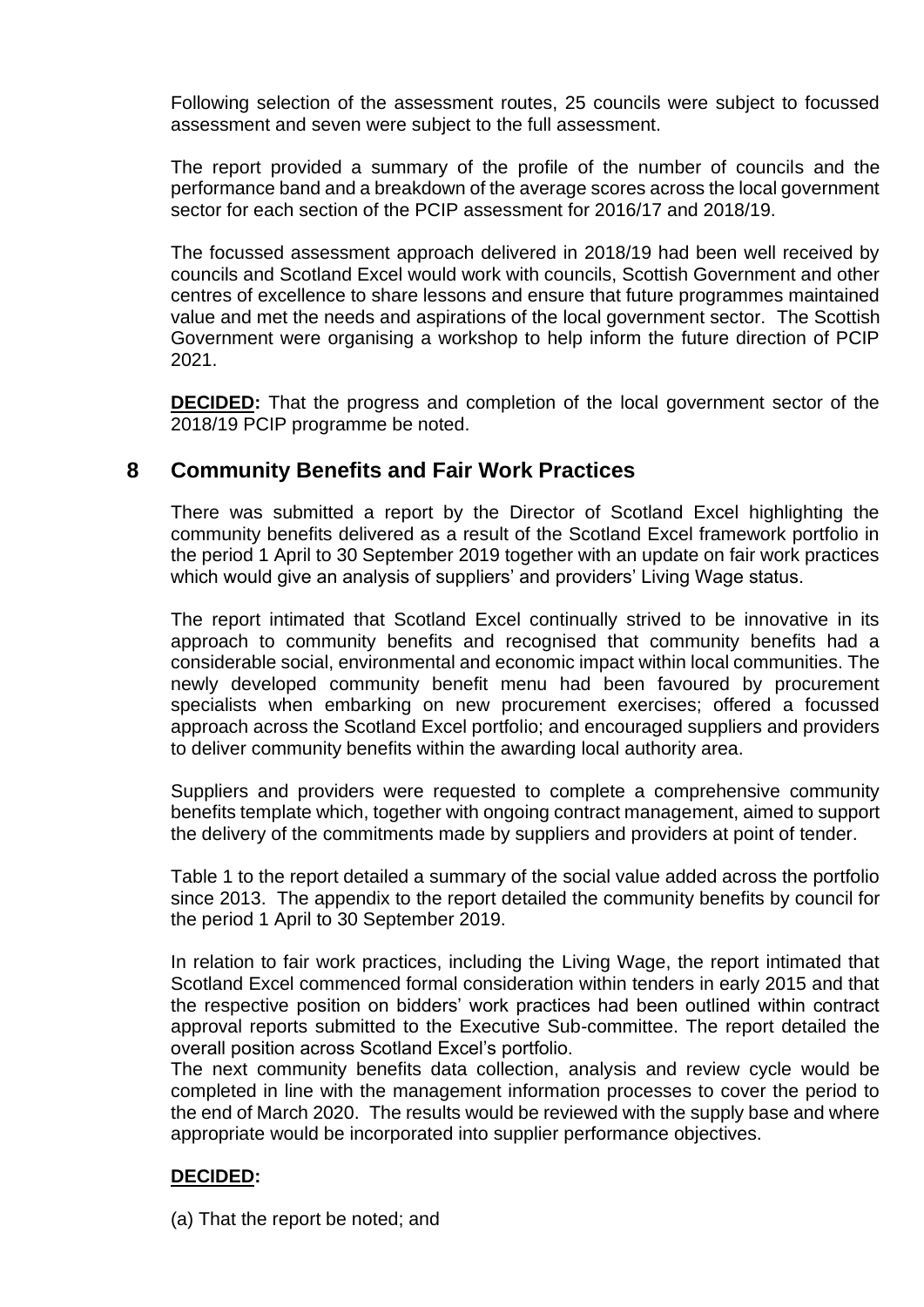(b) That the measures proposed to monitor delivery of community benefits for the 2019/20 financial year be supported.

# **9 Operating Plan Update 2019/20**

There was submitted a report by the Director of Scotland Excel presenting the half-year performance against the Operating Plan 2019/20, a copy of which was appended to the report.

The report summarised the progress made against operating plan commitments and used a 'traffic light' symbol to provide a guide to the status of each activity. This guide had been revised to include symbols to indicate projects or activities which had not yet started and projects or activities which had been completed. The report also tracked performance against 14 key performance indicators linked to strategic outcomes.

**DECIDED:** That Scotland Excel's performance in the delivery of the Operating Plan 2019/20 be noted.

# **10 Risk Register Update**

There was submitted a report by the Director of Scotland Excel providing an update on the risk register maintained to assess threats and risks that could impact on the delivery of Scotland Excel's organisational objectives and to identify actions that had been taken to mitigate such risks.

The report intimated that currently there were nine risks identified ranging in assessed residual risk score from 6 to 20 and a summary of the key statistics in relation to each identified risk was detailed in Appendix 1 to the report.

The risk register template used by Scotland Excel had been adjusted to better reflect that used by Glasgow City Council and a copy of the revised risk register as at 31 October 2019 formed Appendix 2 to the report.

The risk management plan would be reported to the Executive Sub-committee twice a year and the Joint Committee on an annual basis to give members visibility of the risks and actions taken by the organisation to manage and mitigate these risks.

**DECIDED:** That the report be noted.

# **11 Membership of Scotland Excel Chief Executive Officers Management Group**

There was submitted a report by the Clerk seeking approval for the membership of Scotland Excel's Chief Executive Officers Management Group (CEOMG), a key governance body for the organisation.

The report intimated that the CEOMG had been part of Scotland Excel's governance since its inception in 2008 and members were appointed to the CEOMG in terms of the CEOMG procedures which were detailed in the report.

In August 2018 a presentation had been made to the SOLACE branch group seeking a new CEOMG member due to the retiral of Mary Pitcaithly. The SOLACE Executive decided to review the overall membership and nominations were received from Angela